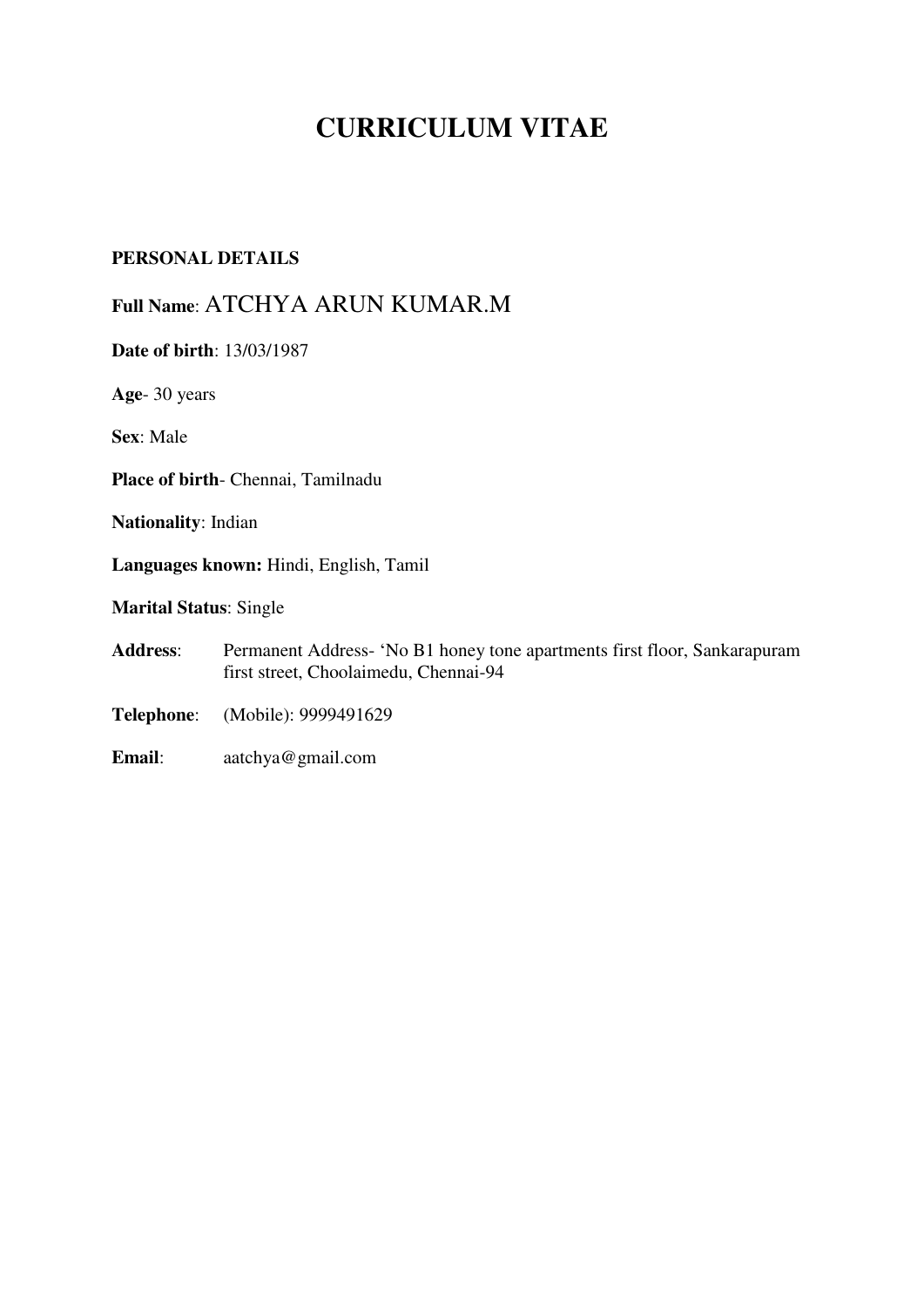### *QUALIFICATIONS*

| Title of<br>qualification                                            | Date<br>obtained                             | Awarding body                                          | Country |
|----------------------------------------------------------------------|----------------------------------------------|--------------------------------------------------------|---------|
| <b>EDIAC PART 1</b>                                                  | 4 November<br>2017                           | European society of<br>anaesthesiaogy                  | Europe  |
| <b>PDCC</b><br>Transplant<br>Anaesthesia &<br><b>Critical Care</b>   | January 2,<br>$2016 -$<br>January 2<br>2017  | Institute of Liver &<br><b>Biliary Sciences, ILBS</b>  | India   |
| <b>MD</b><br>Anaesthesiology                                         | August 21,<br>$2013 -$<br>August 22,<br>2016 | <b>Institute of Medical</b><br>Sciences, BHU, Varanasi | India   |
| <b>MBBS</b><br>(Bachelor of<br>Medicine &<br>Bachelor of<br>Surgery) | January 2012                                 | Tirunelveli Medical<br>College, Tamilnadu              | India   |
| Higher<br>secondary<br>Examination)                                  | May 2005                                     | State board, Tamilnadu                                 | India   |
| 10 <sup>th</sup> std (Central<br>Board of<br>Secondary<br>Education) | May 2002                                     | Central Board of<br><b>Secondary Education</b>         | India   |

# **ADDITIONAL QUALIFICATIONS :**

 FCCS- fundamental in critical course AUTLS- ultrasound course in trauma care at AIIMS ATLS- advanced trauma life support at AIIMS

### **CAREER PLAN**

- To become a competent and compassionate doctor and be able to contribute and give back to the society.
- A professional individual with proficiency in the field of Anaesthesiology. Having keen interest in transplant Anaesthesia and difficult airway management.
- Recent achievements include securing third place in poster presentation competition held in UPISACON, 2015, Agra.
- Desire to specialise in transplant anaesthesia, with special interest in managing patients with Trauma, Obstetric haemorrhage, poisoning and snake bites.
- Obtain training in point of care ultrasonography, and ultrasound guided regional anaesthetic techniques, also to attend national symposiums to share and learn latest technology in the field of anaesthesiology and perioperative medicine.
- Striving to achieve academic growth as well as work satisfaction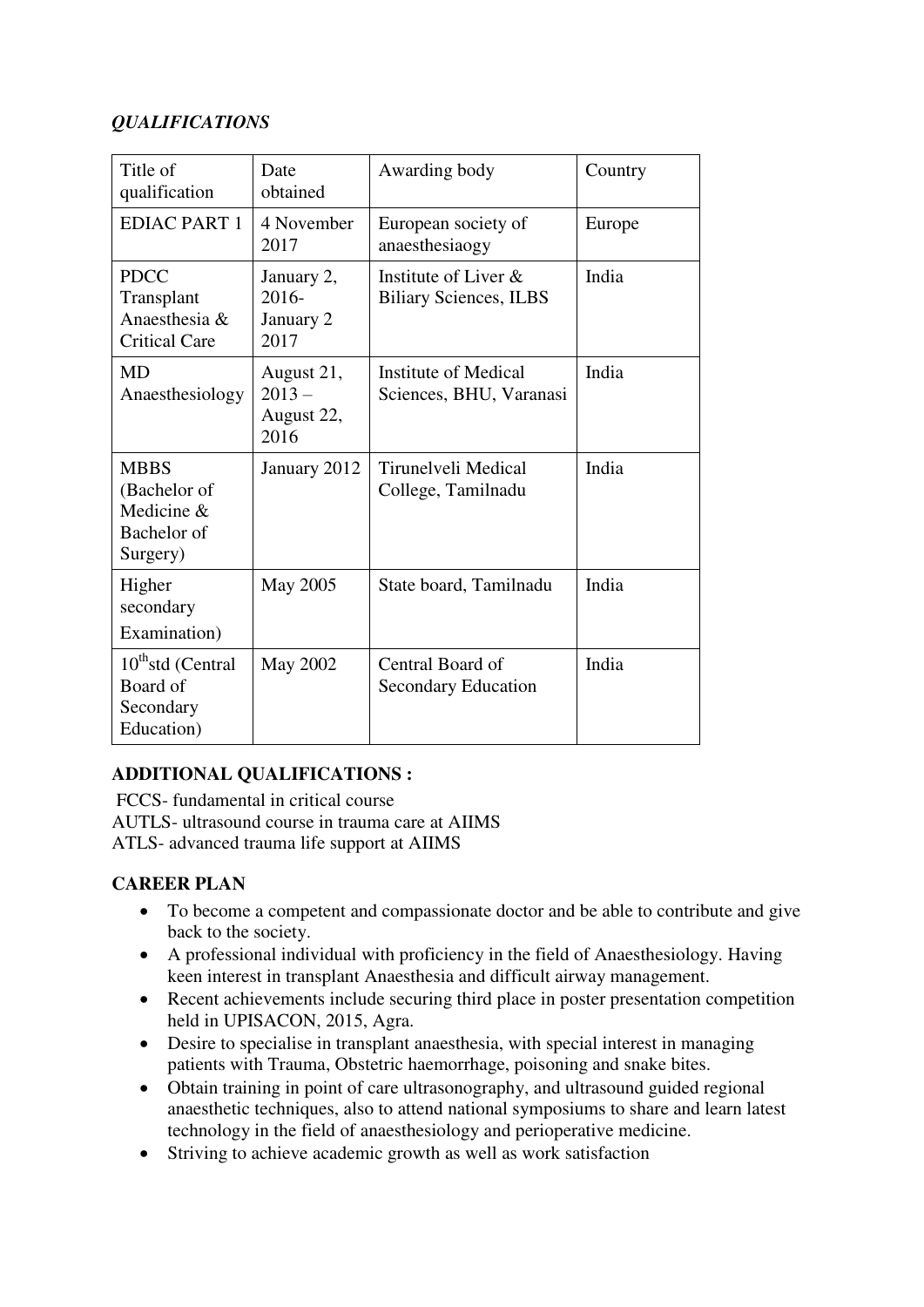# **POSTS HELD**

# **Current/most recent appointment**

| Duration                        | Job title and<br>specialty                                         | Full<br>time<br><b>or</b><br>part<br>time | Name and<br>address of<br>institution/hos<br>pital<br>(including<br>country)           | Description of duties                                                                                                                                                                                                                                                                                                                                                                                   |
|---------------------------------|--------------------------------------------------------------------|-------------------------------------------|----------------------------------------------------------------------------------------|---------------------------------------------------------------------------------------------------------------------------------------------------------------------------------------------------------------------------------------------------------------------------------------------------------------------------------------------------------------------------------------------------------|
| 02-01-2017<br>to Till Date      | <b>PDCC</b><br>Transplant<br>Anaesthesia &<br><b>Critical Care</b> | Full<br>time                              | Institute of<br>Liver &<br><b>Biliary</b><br>Sciences,<br>ILBS, New<br>Delhi           | Training in management<br>of both Liver & Kidney<br>transplant and its<br>postoperative intensive<br>care management<br>Active participation in<br>$\bullet$<br>ICU management for<br>liver coma, surgical $&$<br><b>Gastro Intestinal</b><br>bleeding unit<br>Specialized training in<br>Day care anesthesia for<br>interventional radiology<br>procedures, ERCP, and<br>other endoscopy<br>procedures |
| 23-07-2016<br>to 24-12-<br>2016 | Senior Resident<br>Anaesthesiology                                 | Full<br>time                              | All India<br>Institute of<br>Medical<br>Sciences<br>$(AIIMS)$ ,<br>New Delhi           | Active training in<br>٠<br>Trauma management at<br>Apex Trauma centre<br>based on ATLS protocol<br>Rotation postings in<br>٠<br>Ortho OT with training<br>in USG guided Blocks<br>Postings in RPC centre<br>with specialized training<br>in managing neonates<br>and Pediatric airway<br>management                                                                                                     |
| 21-07-2013<br>to<br>22-07-2016  | Post graduate<br>trainee in MD<br>Anaesthesiology                  | Full<br>time                              | Institute of<br>Medical<br>Sciences,<br><b>Banaras Hindu</b><br>University<br>Varanasi | Rotations in medical and<br>$\bullet$<br>surgical ICU treating<br>managing and caring<br>critically ill patients<br>from all departments of<br>the hospital.                                                                                                                                                                                                                                            |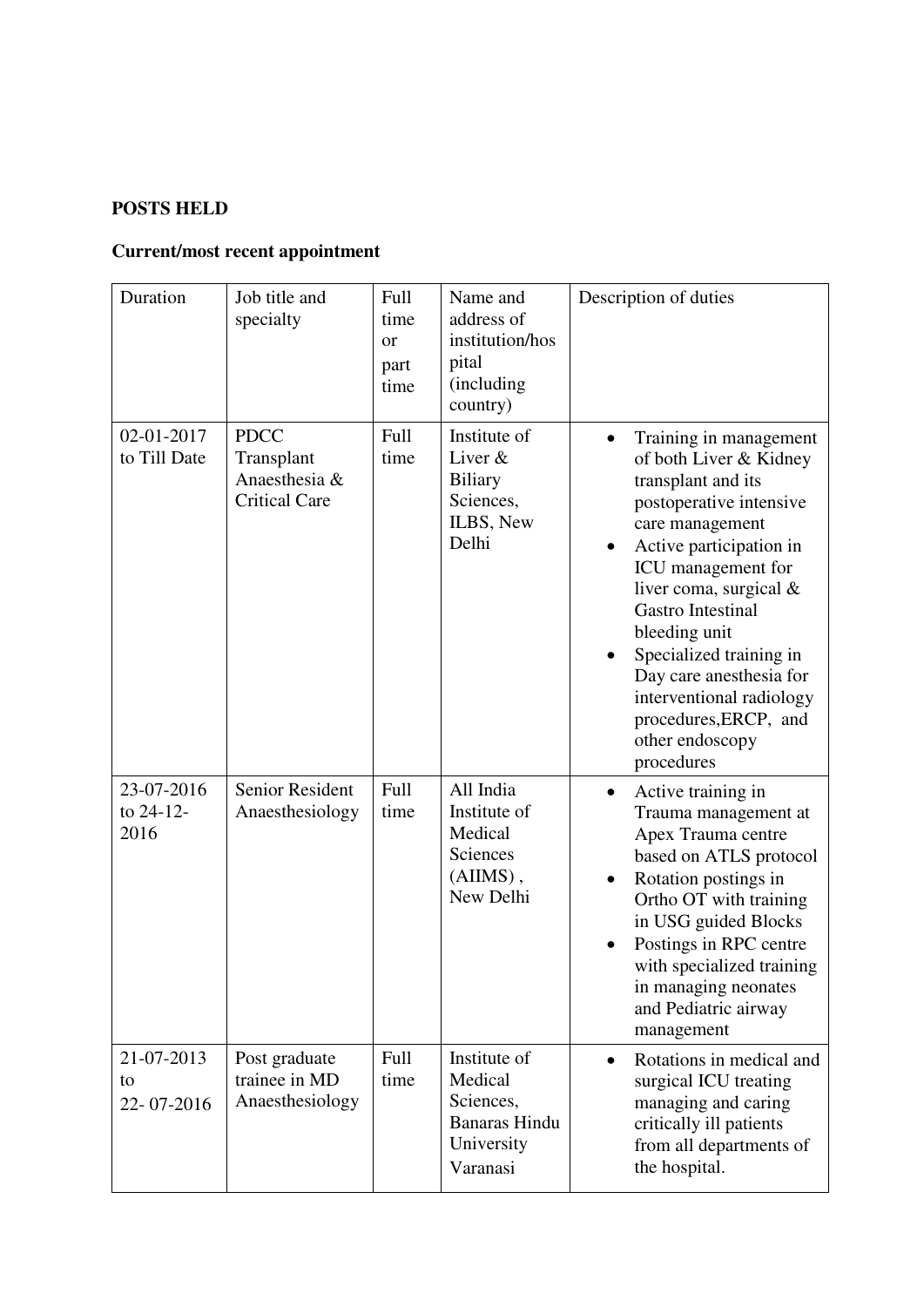|  | <b>Uttar Pradesh</b> |   | Posting in Trauma                          |
|--|----------------------|---|--------------------------------------------|
|  | India                |   | Centre IMS BHU, being                      |
|  |                      |   | the largest trauma                         |
|  |                      |   | referral centre for all of                 |
|  |                      |   | eastern UP, Bihar,                         |
|  |                      |   | Jharkhand.                                 |
|  |                      | ٠ | Active training and                        |
|  |                      |   | participation in Pain                      |
|  |                      |   | relief of post operative                   |
|  |                      |   | patients, patients with                    |
|  |                      |   | chronic pain and cancer                    |
|  |                      |   | Training in paediatic,<br>cardio thoracic, |
|  |                      |   | neurosurgical and                          |
|  |                      |   | obstetric anaesthesia,                     |
|  |                      |   | oncoanaesthesia with                       |
|  |                      |   | emphasis on post                           |
|  |                      |   | operative pain                             |
|  |                      |   | management.                                |
|  |                      |   | Attend Regional, State                     |
|  |                      |   | and National                               |
|  |                      |   | conferences, attend                        |
|  |                      |   | workshops related to                       |
|  |                      |   | anaesthesia and critical                   |
|  |                      |   | care.<br>Conducting teaching               |
|  |                      |   | seminars, research                         |
|  |                      |   | projects and audits of                     |
|  |                      |   | the department.                            |
|  |                      |   | Attending emergency                        |
|  |                      |   | duty calls to ward                         |
|  |                      |   | patients and out patients,                 |
|  |                      |   | with active participation                  |
|  |                      |   | in resuscitation of                        |
|  |                      |   | patients with shock,                       |
|  |                      |   | sepsis and ARDS.                           |
|  |                      |   | Using AED, central<br>venous cannulation,  |
|  |                      |   | percutaneous                               |
|  |                      |   | tracheostomies, critical                   |
|  |                      |   | care ultrasound,                           |
|  |                      |   | intubations, pain and                      |
|  |                      |   | fluid therapy for burns                    |
|  |                      |   | patients.                                  |
|  |                      |   |                                            |
|  |                      |   |                                            |
|  |                      |   |                                            |
|  |                      |   |                                            |
|  |                      |   |                                            |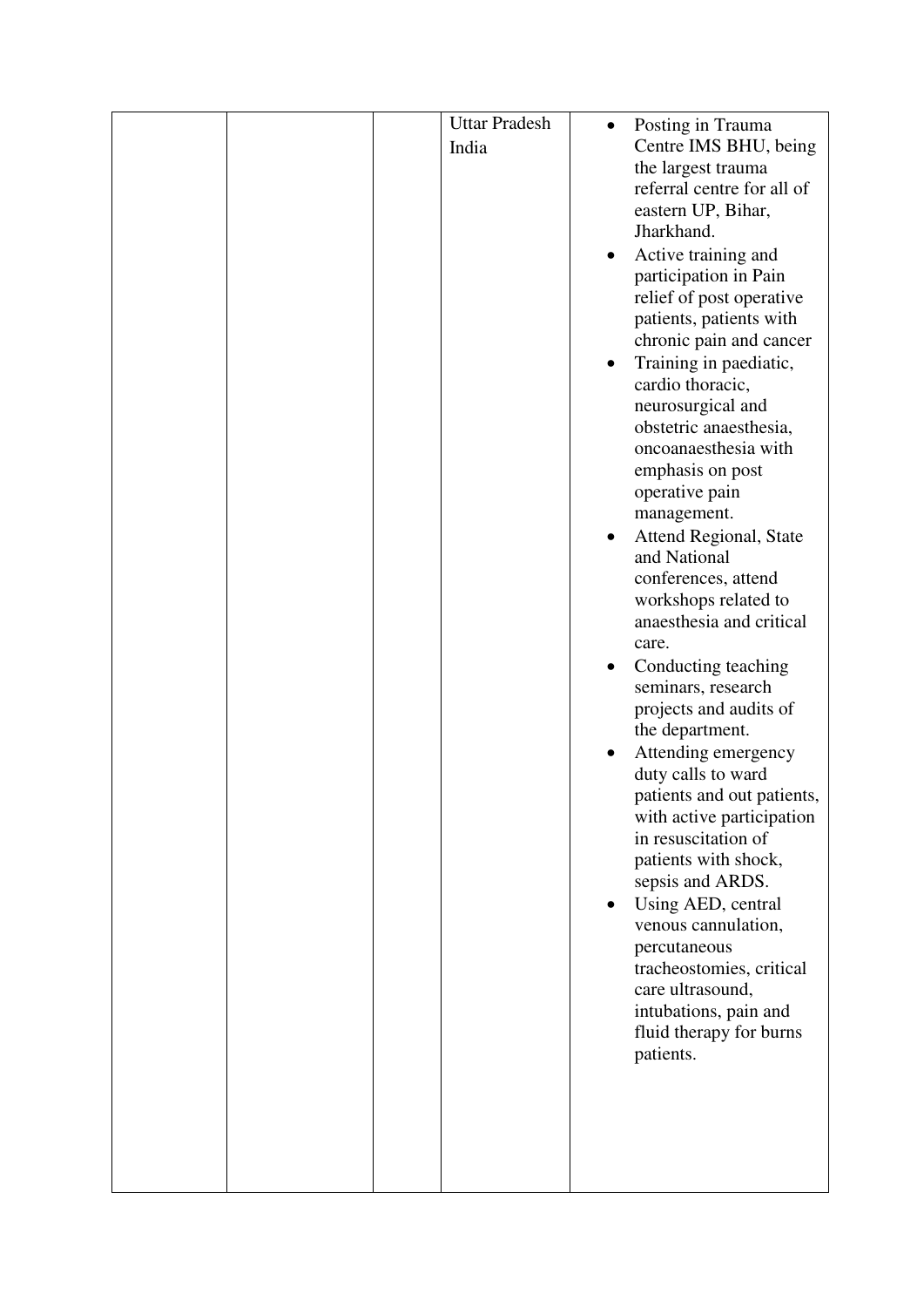| 01/03/2012 |            | Full |               | $\bullet$ | 12 months rotations in   |
|------------|------------|------|---------------|-----------|--------------------------|
| to         | Internship | Time | Tirunelveli   |           | surgery obstetrics,      |
| 28/02/2013 |            |      | medical       |           | medicine, ENT,           |
|            |            |      | college       |           | Ophthalmology,           |
|            |            |      | ,Tirunelveli, |           | Anaesthesiology,         |
|            |            |      | Tamilnadu     |           | Paediatrics,             |
|            |            |      |               |           | Orthopaedics,            |
|            |            |      |               |           | Community Medicine,      |
|            |            |      |               |           | Forensic Medicine,       |
|            |            |      |               |           | Psychiatry               |
|            |            |      |               |           | Follow up and progress   |
|            |            |      |               |           | of ward patients,        |
|            |            |      |               |           | collecting blood samples |
|            |            |      |               |           | for investigations       |
|            |            |      |               |           | Arranging blood and      |
|            |            |      |               |           | administration od blood  |
|            |            |      |               |           | products                 |
|            |            |      |               |           | Preparing patents for    |
|            |            |      |               |           | planned surgeries,       |
|            |            |      |               |           | wound and ulcer          |
|            |            |      |               |           | dressings                |
|            |            |      |               |           | Minor OT procedures      |
|            |            |      |               |           | like toe nail excision,  |
|            |            |      |               |           | wart excision, wound     |
|            |            |      |               |           | suturing, burn dressing  |
|            |            |      |               |           | and care of diabetic     |
|            |            |      |               |           | amputated foot.          |
|            |            |      |               |           | First on call in         |
|            |            |      |               |           | Emergency OPD,           |
|            |            |      |               |           | involved in referring    |
|            |            |      |               |           | patients to appropriate  |
|            |            |      |               |           | departments and          |
|            |            |      |               |           | arranging for radiology. |
|            |            |      |               |           | Conducting delivery      |
|            |            |      |               |           | under guidance, tubal    |
|            |            |      |               |           | ligation under guidance, |
|            |            |      |               |           | assisting in major       |
|            |            |      |               |           | obstetric surgeries      |
|            |            |      |               |           | Resuscitation of         |
|            |            |      |               |           | newborn in NICU,         |
|            |            |      |               |           | monitoring new born      |
|            |            |      |               |           | during phototherapy.     |
|            |            |      |               |           | Seeing OPD patients      |
|            |            |      |               |           | and treating minor       |
|            |            |      |               |           | ailments in Community    |
|            |            |      |               |           | health centre. Attending |
|            |            |      |               |           | school census, school    |
|            |            |      |               |           | health and anganwadi.    |
|            |            |      |               |           | Counselling women on     |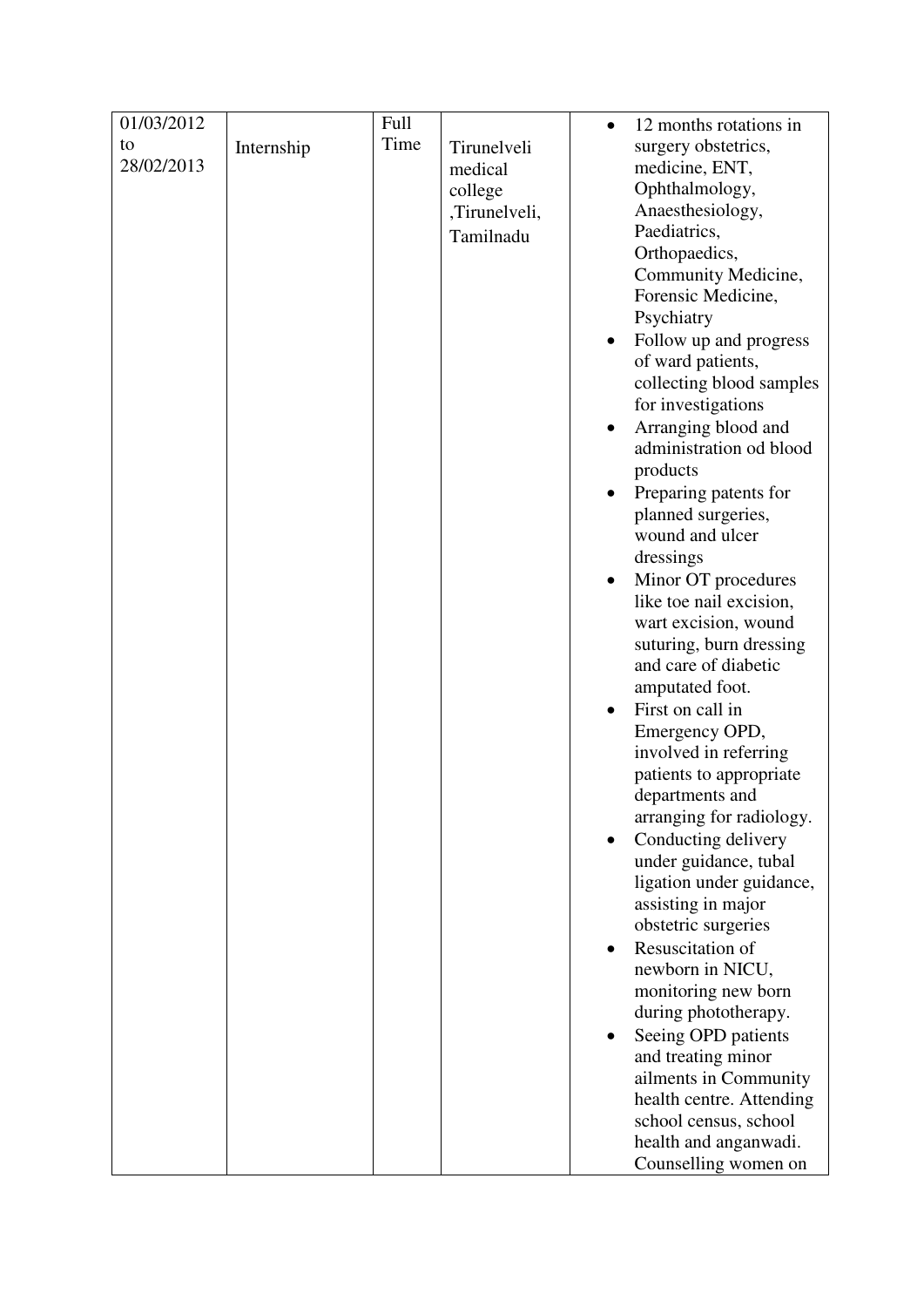|  |  |           | breast feeding and       |
|--|--|-----------|--------------------------|
|  |  |           | neonatal vaccinations in |
|  |  |           | the community            |
|  |  |           | Application of cast and  |
|  |  |           | closed reduction of      |
|  |  |           | dislocations and         |
|  |  |           | fracture. Wound care of  |
|  |  |           | patients in orthopaedic  |
|  |  |           | wards                    |
|  |  | $\bullet$ | Drafting a report and    |
|  |  |           | preparing a medicolegal  |
|  |  |           | report under guidance.   |
|  |  |           |                          |

### **Publications**

 1. **Kumar AA**, Singh RB, singh A (2016) Vitamin C Premedication Reduces Postoperative Rescue Analgesic Requirement after Laparoscopic Surgeries. J Anesth Crit Care Open Access 5(1): 00175. DOI: 10.15406/jaccoa.2016.05.00175

2. Prakash S, Pai VK, Dhar M, **Kumar AA.** Premedication in an autistic, combative child: Challenges and nuances

3.Pai VK**,**Dhar M, Singh AP, **Kumar AA**. Neonate with omphalocoele and dextrocardia. Anaesthetic goals and challenges. J Med Sci 2016; 36:81-3.

4. Bharti AK, Kumar N, **Kumar AAM**, Gupta BK, suman S (2016) Anaesthetic Management of Siblings having Xeroderma Pigmentosum: A Rare Presentation. J Anesth Crit Care Open Access 4(2): 00129. DOI: 10.15406/jaccoa.2016.04.00129

### **Conferences and meetings including CPD/ CMEs**

| Title of course/conference                                                                                                       |                                      | Venue                                                                    |
|----------------------------------------------------------------------------------------------------------------------------------|--------------------------------------|--------------------------------------------------------------------------|
| $12th$ annual meeting on<br>evidence based management<br>of cancers (Perioperative<br>care: improving outcomes<br>after surgery) | $1st$ and $2nd$ march, 2011          | Tata Medical College,<br>Mumbai, Maharashtra                             |
| Indian society of<br>Anaesthesiologist-Central<br><b>Zone</b>                                                                    | March 21-23, 2014                    | Institute of medical<br>sciences, BHU, Varanasi,<br><b>Uttar Pradesh</b> |
| Aiims Ultrasound trauma life<br>support (AUTLS) course                                                                           | $9^{th}$ -10 <sup>th</sup> may, 2014 | Institute of Medical<br>Sciences, BHU, Varanasi,<br><b>Uttar Pradesh</b> |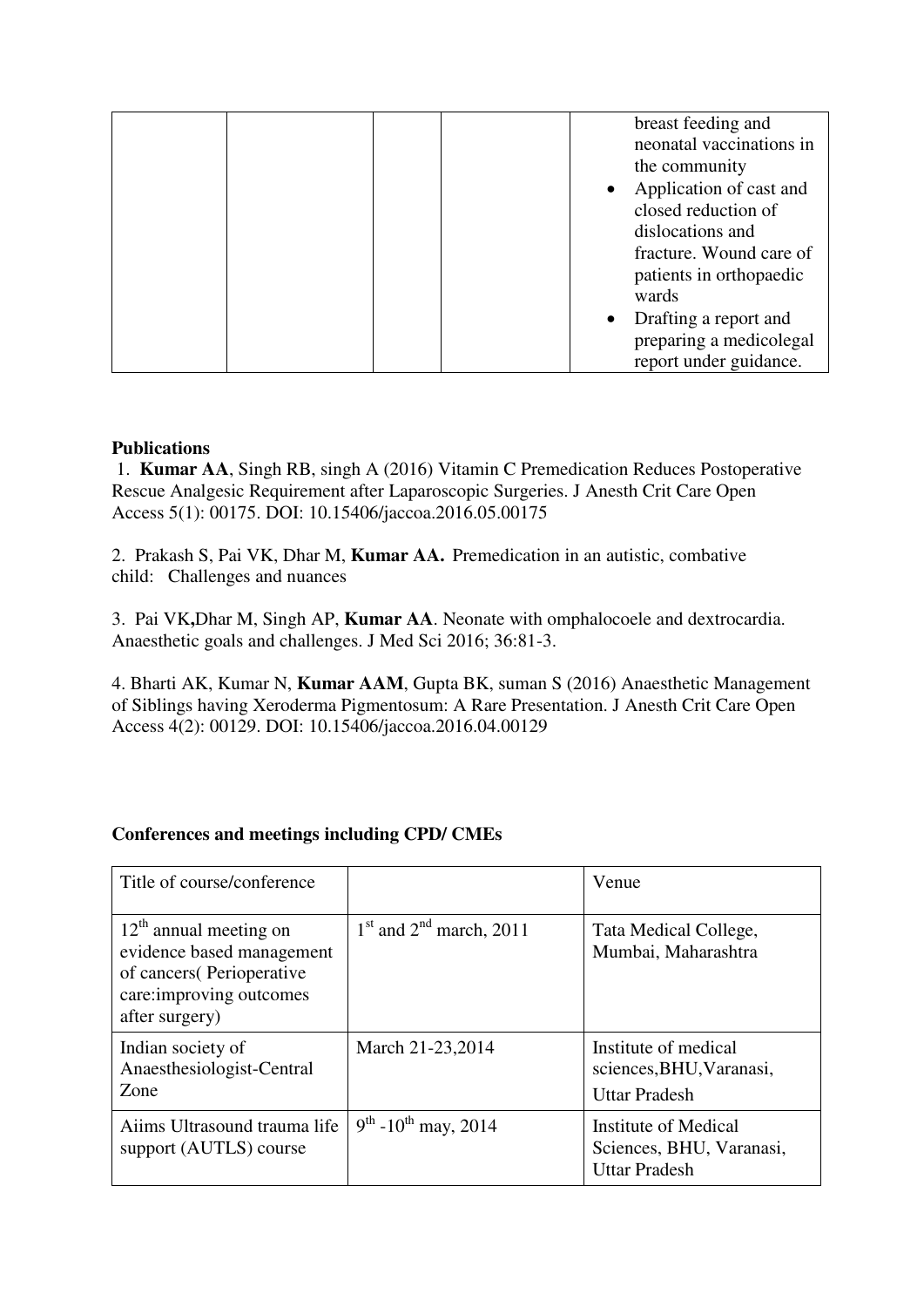| TROPICARE 2014-<br>National conference on<br>tropical diseases                    | $31st$ may - $1st$ june, 2014                     | <b>Institute of Medical</b><br>Sciences, BHU, Varanasi,<br><b>Uttar Pradesh</b> |
|-----------------------------------------------------------------------------------|---------------------------------------------------|---------------------------------------------------------------------------------|
| TACT academy -<br>haemodynamic invasive<br>monitoring and optimization<br>program | $21st$ june -2014                                 | TACT acamedy . chennai                                                          |
| $62nd$ annual National<br>conference of Indian society<br>of Anaesthesiologists   | $25th$ -29 <sup>th</sup> December, 2014           | Madurai medical<br>college, Madurai, Tamilnadu                                  |
| <b>RACE 2015</b>                                                                  | $6th$ -8 <sup>th</sup> February 2105              | Sri Ramachandra Medical<br>University, Chennai,<br>tamilnadu                    |
| Trauma Anaesthesia and<br>critical care                                           | $14^{th}$ -15 <sup>th</sup> march 2015            | <b>Institute of Medical</b><br>Sciences, BHU, Varanasi,<br><b>Uttar Pradesh</b> |
| <b>Fundamental Critical Care</b><br>Support (FCCS)                                | July $18^{th}$ , 2015                             | <b>Institute of Medical</b><br>Sciences, BHU, Varanasi,<br><b>Uttar Pradesh</b> |
| <b>CME</b> on Controversies in<br>Anaesthesia Practice                            | August 16, 2015                                   | SGPGI, Lucknow, Uttar<br>Pradesh                                                |
| <b>CRITICON 2015 UP UK</b><br>Chapter                                             | $2nd - 4th October, 2015$                         | <b>Institute of Medical</b><br>Sciences, BHU, Varanasi,<br><b>Uttar Pradesh</b> |
| <b>UPISACON 2015</b>                                                              | $9th$ to $11th$ October, 2015                     | S. N Medical College, Agra,<br><b>Uttar Pradesh</b>                             |
| <b>CME</b> on Brain Dead Organ<br>Donation                                        | October 17, 2015                                  | <b>Institute of Medical</b><br>Sciences, BHU, Varanasi,<br><b>Uttar Pradesh</b> |
| <b>RACE 2016</b>                                                                  | $22nd$ -24 <sup>th</sup> January 2016             | Sri Ramachandra Medical<br>University, Chennai,<br>tamilnadu                    |
| $4th$ SGPGI PG<br>anaesthesiology refresher<br>course                             | $26^{\text{th}}$ -28 <sup>th</sup> February, 2016 | SGPGI, Lucknow, Uttar<br>Pradesh                                                |